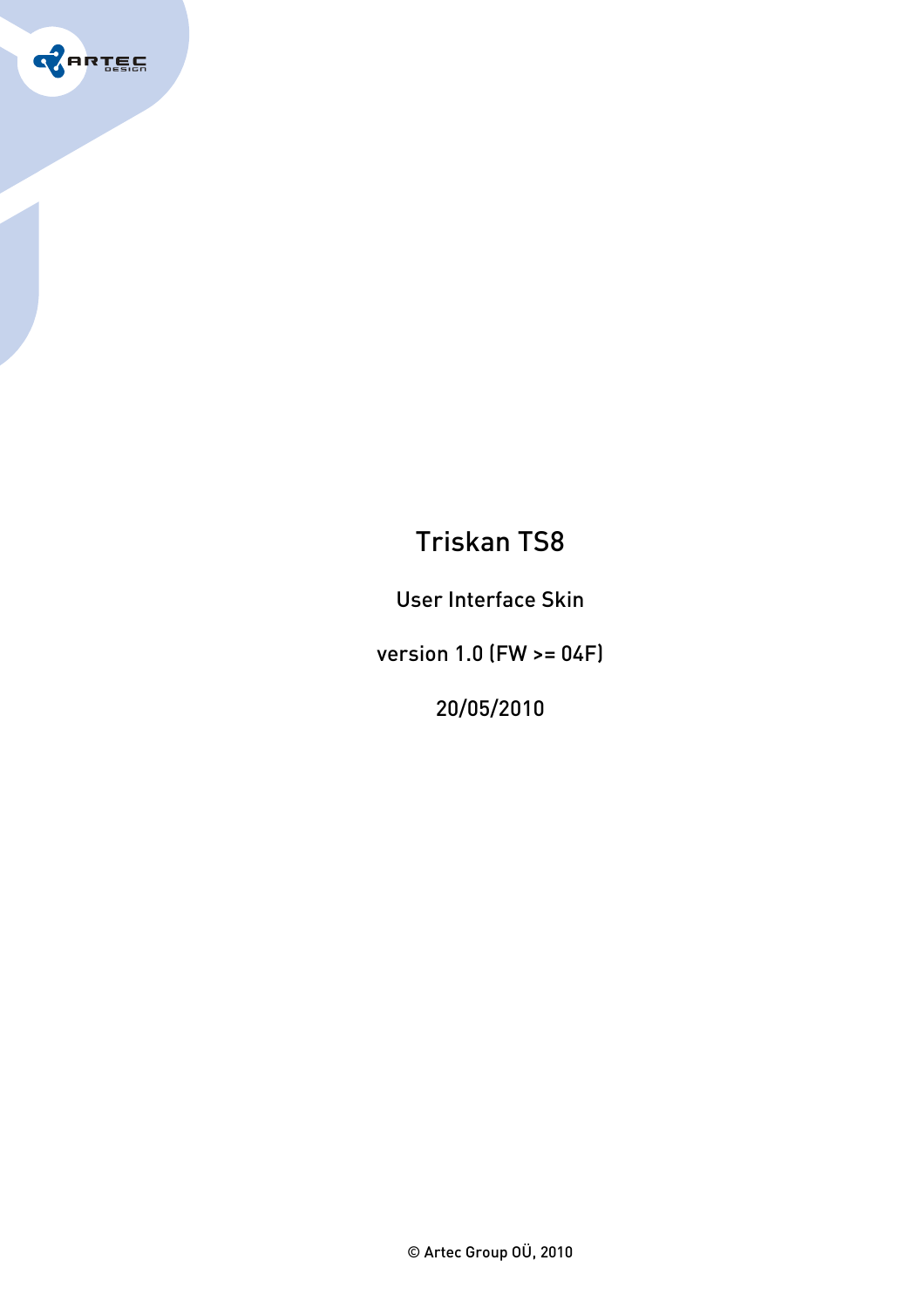

# 1. Overview

Triskan TS8 user interface is designed to be user-themable. The user can provide a custom skin file and/or graphics files to override the internal (default) skin.

Triskan TS8 looks for UI files first on uSD card, folder "skin". When not found, the internal skin path is used. The user can install some files on the uSD card to override the internal skin.

GUI skin includes skin file "gui.xml" and the corresponding image files referred in the skin file. The user may override only the skin file, all or some image files or both.

The skin file is in XML format. It describes the UI elements used; actual UI is built by parsing the skin file. The GUI consists of windows. Windows consist of frames. Frames consist of primitives.

The GUI skin XML file is wrapped with guiskin XML tag. This tag includes the version number of the skin file format. Skin version 1.0 corresponds to firmware 04F. If skin format is incorrect, the device will not start up. The skin file format changes will be documented in the FW change log and updated manual will be released with every change.

# 2. Windows

A window is a rectangular non-transparent UI area. Window is identified by its ID number. The application requests a window with a specific ID and the UI system builds the window and its contents according to skin file.

As a window must be non-opaque, it must have at least one background GUI primitive, that covers all the background. This may be in simple cases just a filled rectangle; the user may also place a background image in the background. When background is missing for part or all of the window, that area is not updated when drawing and visible UI problems start to occur (that area is not cleaned up of previous window etc).

|    | Description                       |
|----|-----------------------------------|
|    | Startup & shut down splash window |
| 3  | Main window, includes icons.      |
| 4  | Menu                              |
| o  | Error message                     |
|    | System information window         |
| 9  | Small warning window              |
| 10 | Startup prompt window             |
| 11 | PLE Pop-up window                 |
| 12 | PLE Terminal window               |
| 13 | Keypad lock window                |

Windows:

Windows are placed on the screen with absolute coordinates (x, y). Top left corner is (0, 0).

<window id="1" x="0" y="0" width="320" height="240">

</window>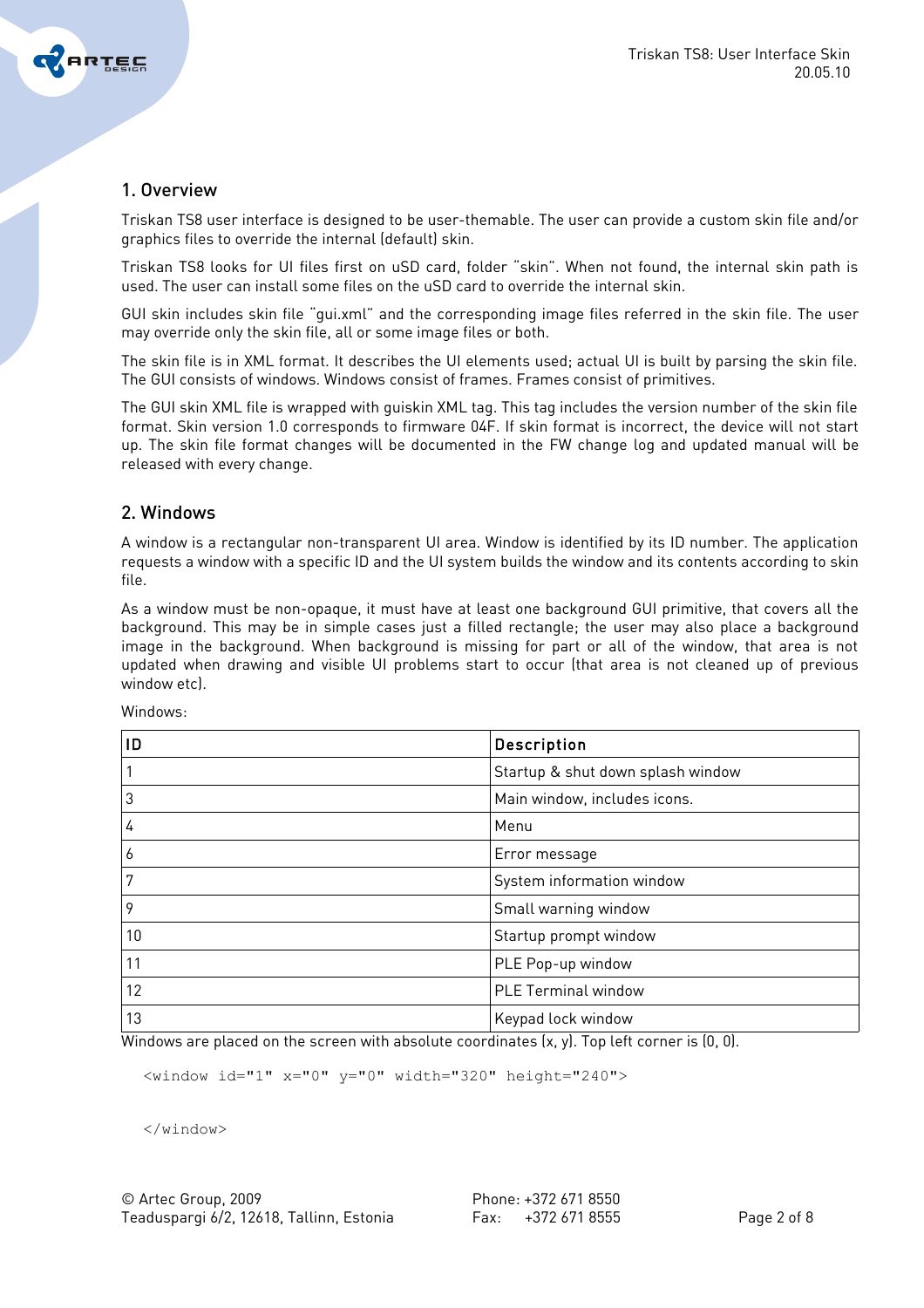# 3. Frames

A window can have one or more frames on it. A frame is transparent. A frame can be used to group primitives and provide scrolling functionality. A frame has virtual area and visible area. The virtual area may be larger than the visible one; the application exposes different parts of the virtual area when the user is scrolling the frame.

Scrollable windows have usually 3 frames – non-scrolling background; scrolling data and non-scrolling overlay (scroll buttons etc).

Non-scrollable windows have usually a single frame.

Frame positioning is in relative coordinates related to the window top left corner. Frames are identified by their ID. Frame ID must be unique. User is allowed to create new frames. Frames described in section 5 marked with asterisk (\*) are bound by some action and these ID's must be unaltered.

```
<frame id="1" x="0" y="0" width="320" height="240" yx="300" yy="350" >
```
</frame>

# 4. Primitives

The GUI system has different primitives for text, graphics etc. The primitives are identified by the frame ID and the primitive ID. The primitive ID's must be unique within a frame. Some primitives are bound in application (marked with asterisk (\*)) for a specific function, these ID's must be un-altered. The user may add new primitives, these primitives are passive (just created according to skin file). For example, the user may add images or texts where he likes.

## 4.1 Rectangle

Rectangle primitive draws a simple, single-color filled rectangle. The user can provide the location, size and color of the rectangle. Color is given as hexadecimal RRGGBB, ie red is "FF0000" and white is "FFFFFF".

```
<item id="999" type="rect" x="0" y="0" width="320" height="300"> 
      <init fore="000000"/> 
</item>
```
## 4.2 Image

Image primitive draws a single PNG image on the screen. The PNG image supports alpha layer (transparency). When using transparent images, please check that the window has opaque background under the image to avoid rendering problems.

The user can configure the location, size and file name of the image. File name must be relative to skin path, the file is looked on the uSD card; when not found, then in internal skin path.

```
<item id="2" type="image" x="0" y="0" width="320" height="200"> 
      <init file="img/gray.png"/> 
\langleitem\rangle
```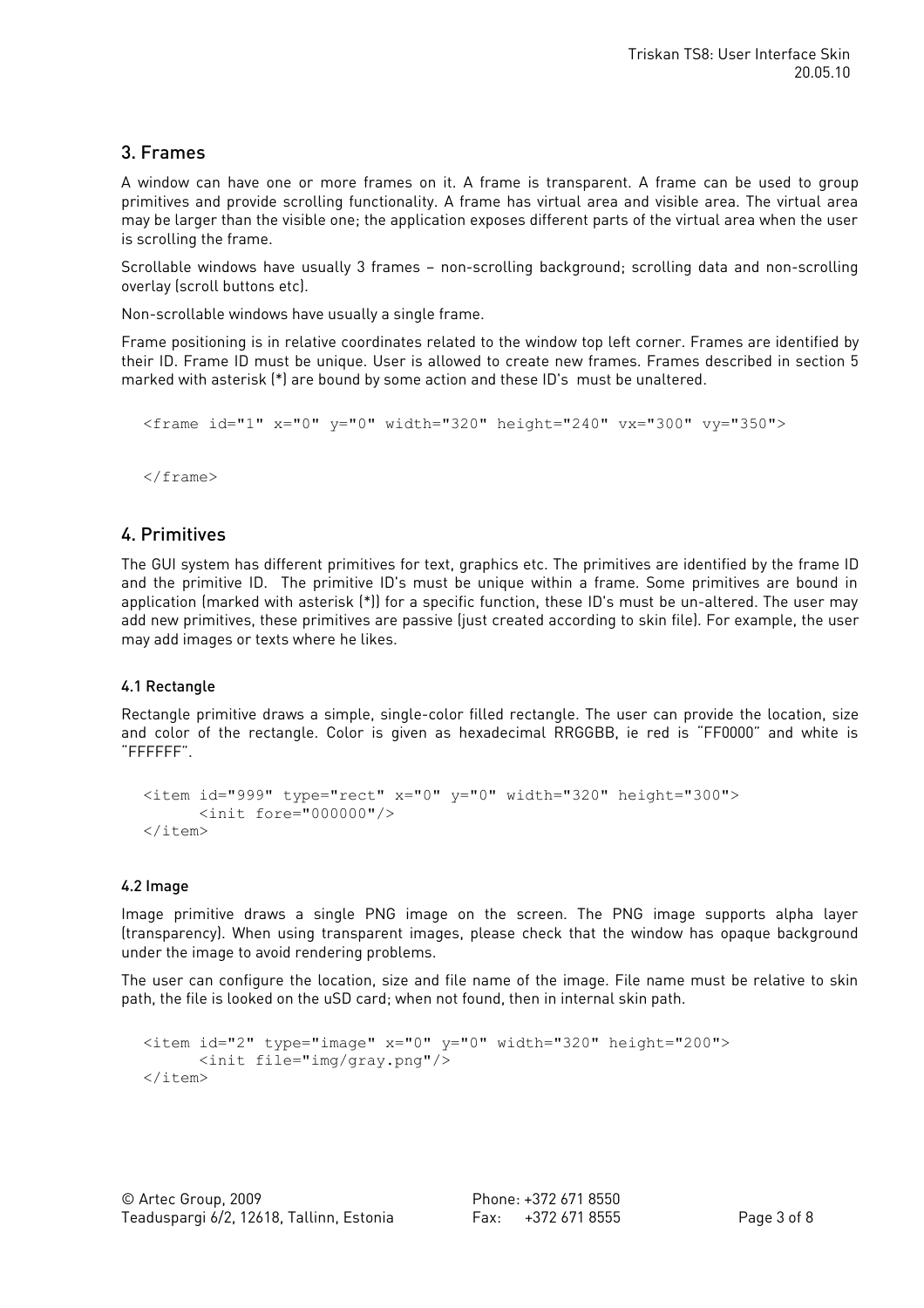## 4.3 Animation

Animation primitive draws an animated sequence of PNG frames. The user can set the location and size of the animation, the file names of the frames and animation parameters.

```
<item id="1" type="animation" x="130" y="75" width="60" height="60"> 
      <init delay="100" loop="-1"/> 
      <frame file="img/progress01.png"/> 
      <frame file="img/progress02.png"/> 
      <frame file="img/progress03.png"/> 
      <frame file="img/progress04.png"/> 
</item>
```
### 4.4 Text

Text primitive draws a line of text. The user may enter the default text; the application can override the text for some text primitives (identified by frame ID and primitive ID). The user can specify font file. The TS8 holds "DINRg.ttf", "DINBk.ttf", "DINBd.ttf", "Inconsolata.ttf". Inconsolata font is edited by Artec to include the special characters defined in PLE protocol. The user may add own font files to skin path if needed. The user can specify the size and position of the text primitive. The user can specify the size of the font and alignment of the font.

Alignment is specified with 2 letters. The first is horizontal alignment and the second is vertical.

Horizontal alignments:

- $\cdot$  l left
- c center
- $\cdot$   $r$  right

Vertical alignments:

- b bottom
- $\cdot$   $c$  center
- $\cdot$  t top
- n baseline top

It is recommended to use 'n' as vertical alignment; the other alignments position the text as graphics and may cause un-desired behaviour (ie aligning a single period dot to the top of the text area; when entering text, the text may "bounce" as the vertical metrics of the text changes). Alignment 'n' fixes the baseline of the text and the text stays at the same location.

```
<item id="10" type="text" x="0" y="200" width="320" height="30"> 
     <init text="Enter PIN to unlock" font="DINRg.ttf" size="16"
color="666666" align="cc" /> 
\langleitem\rangle
```
#### 4.5 Matrix

Matrix control is a table of text boxes. For TS8, it is used to align the fixed-width data on the screen. The user can specify the size and position of the primitive, number of rows and columns, font type and font size. In addition, the user can specify the colors of the font for PLE application:

 $6718550$ 

static text color – Color of the text not belonging to any field (transparent background)

| © Artec Group, 2009                      | Phone: +372 671 8550 |             |
|------------------------------------------|----------------------|-------------|
| Teaduspargi 6/2, 12618, Tallinn, Estonia | Fax: +372 671 8555   | Page 4 of 8 |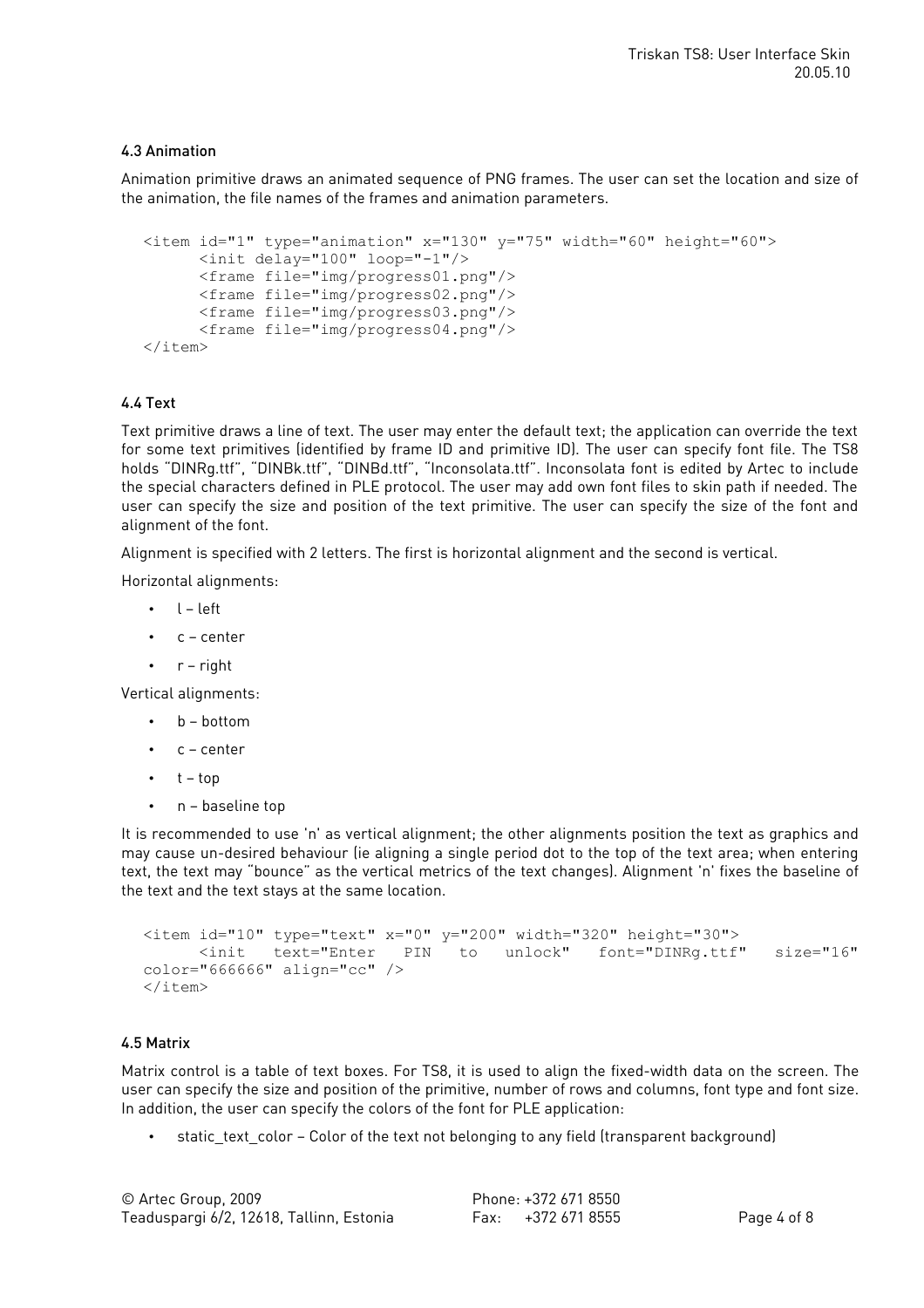- inactive field color Color of field that is currently not selected (transparent background)
- active field color Color of the field that is selected (transparent background)
- selection color Color of the selected character within the field
- selection bg color Background color of the selected character within the field

```
<item id="1" type="matrix" x="10" y="0" width="300" height="300">
      <init font="Inconsolata.ttf" size="23" rows="12" cols="20" 
                  static text color="008000"
                  inactive_field_color="505050" 
                  active field color="C0C0C0"
                  selection color="0000000"
                  selection bg color="909090" />
```
 $\langle$ item $\rangle$ 

# 5. Detailed description of windows and their contents

### 5.1 Startup splash window (1)

Created when application is started; hidden under other windows when application is running; shown again when shutting down. Shown for a small moment when logging off (select "log off" from menu or press shift+0 on terminal screen).

- Frame 1\*
	- Image 1 background
	- Text 10\* filled with current action name on start-up and shut down
	- Text  $20^*$  filled with version number
	- Text 21\* filled with TS8 hardware type (ie "TS8-1100")

## 5.2 Main window (3)

Created after initialization is complete; closed when shut down process is started. Displays battery and network status; displays keyboard state.

- Frame 1\*
	- Image 1 background
	- Images 10 ... 15\* Network meter icons, shown one at a time
	- Images 20 … 25\* Battery meter icons, shown one at a time
	- Images  $30...34*$  Keypad state icons, shown one at a time
		- 30 No text entry field selected, shift deactive
		- 31 No text entry field selected, shift active
		- 32 Text entry active, number mode
		- 33 Text entry active, lower caps mode
		- 34 Text entry active, upper caps mode
	- Images 40 … 44\* GPRS network status icons, shown one at a time on GPRS device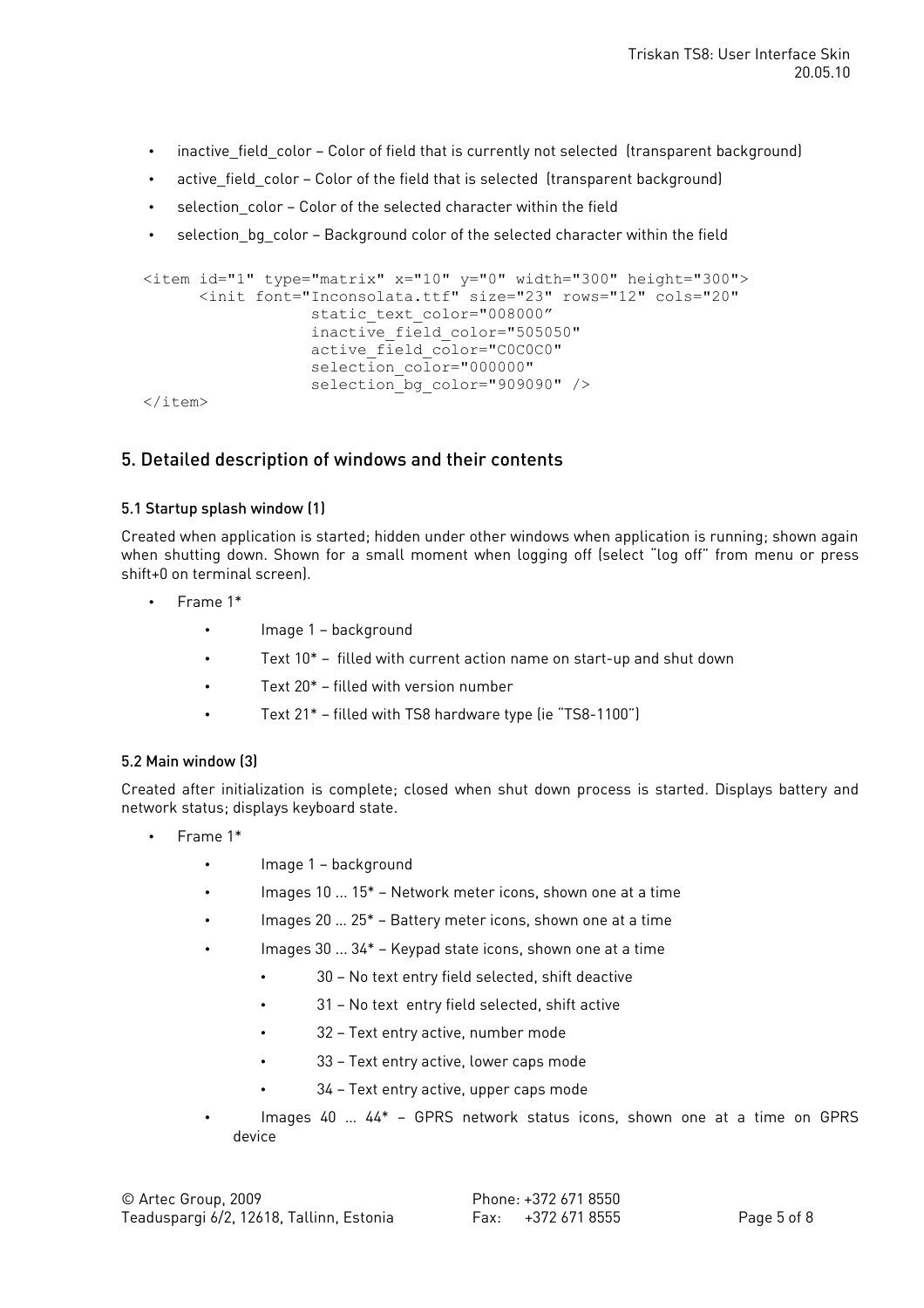- 40 Network disconnected
- 41 GPRS internet connection active
- 42 TCP port open
- 43 TCP port open , data transmission
- 44 PLE protocol in receiver mode
- Images 50 … 54\* WLAN network status icons, shown one at a time on WLAN device
	- 50 Network disconnected
	- 51 WLAN internet connection active
	- 52 TCP port open
	- 53 TCP port open , data transmission
	- 54 PLE protocol in receiver mode

### 5.3 Menu window (4)

Device main menu. Shown on MENU key press. Includes 4 items - "close menu", "log off", "shut down", "system information". The corresponding items are written to text boxes 3...6. For the active item, the font is switched to "DINBk.ttf" 20pt #000000; for inactive item "DINRg.ttf" 20pt #000000. The user can only control the placement of the text boxes in the skin file.

- Frame 1\*
	- Image 101 background
	- Text 2\* title
	- $Text 3.6* Menu items$

#### 5.4 Large error message window (6)

Shown on critical system errors. The text is filled in by the application and is not currently user-modifiable.

- Frame 1\*
	- Image 101 background
	- Text 1\* Header
	- Text 2\* First text line
	- Text 3\* Second text line

#### 5.5 System information window (7)

Holds 14 text boxes of information, filled in by the application. Has scrolling functionality.

- Frame 1 Background frame
	- Image 1 background
	- Text 2 title
- Frame 1000\* Scrolling frame
	- Text 1...14\* information
- Frame 1001\* Overlay with scroll indicators

© Artec Group, 2009 Phone: +372 671 8550 Teaduspargi 6/2, 12618, Tallinn, Estonia Fax: +372 671 8555 Page 6 of 8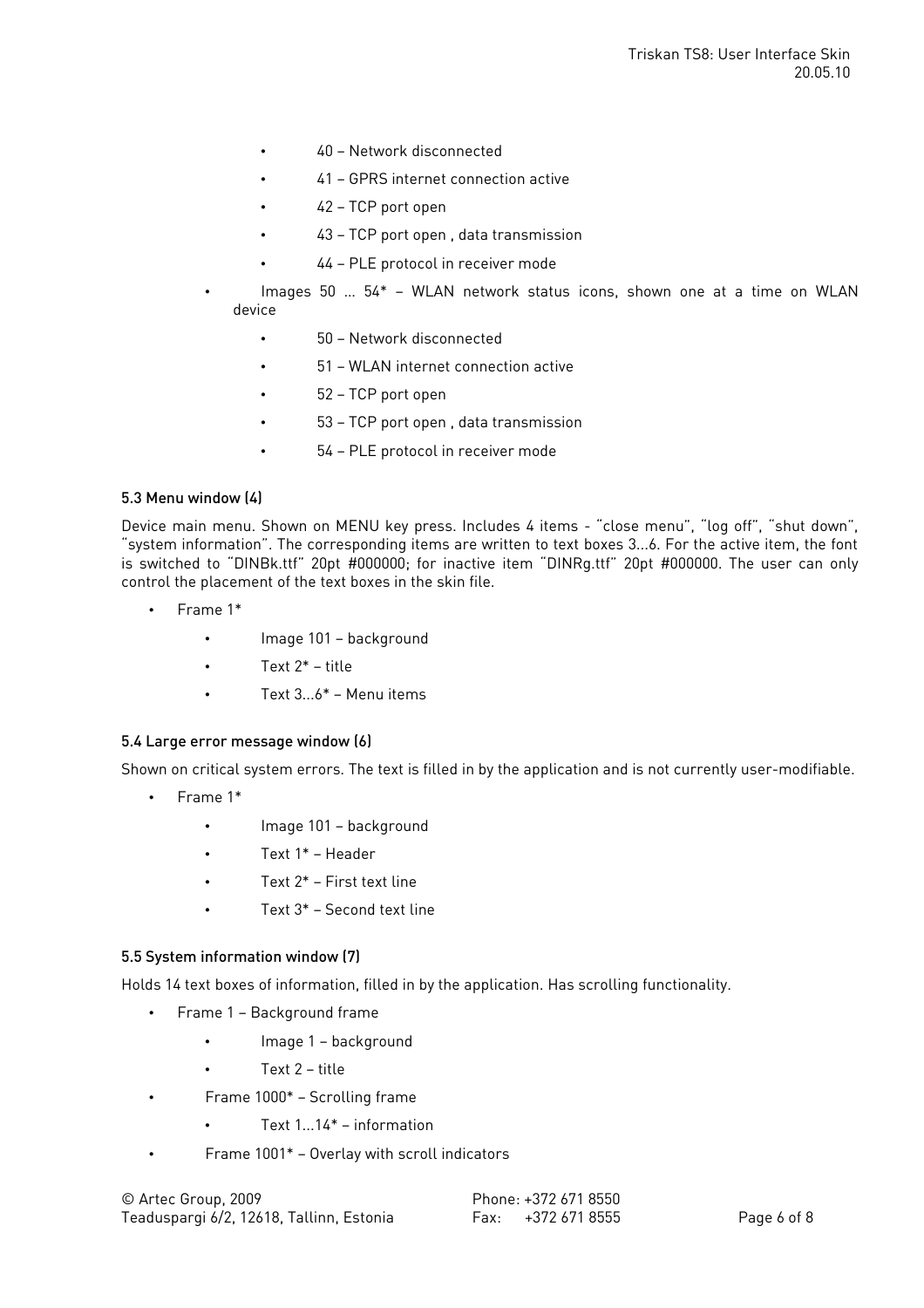- Image 1005\* Scroll up arrow, shown when the user can scroll up
- Image 1006\* Scroll down arrow, shown when the user can scroll down

### 5.6 Small status/warning window (9)

Shown on warning conditions. The text is filled in by the application and is not currently user-modifiable.

- Frame 1\*
	- Image 1 background
	- Text 1\* Warning message

#### 5.7 PLE initial prompt window (10)

Shown on top of the terminal window when there are no fields on terminal window (ie on startup and logoff). The contents of the window are submitted to PLE server as initialization string.

- Frame 1\*
	- Image 900 background
	- Text 2\* Filled in TS8 hardware type (ie "TS8-1100")
	- Text  $1^*$  Initial string entry field
	- Text  $3*$  Beta version warning, shown when the firmware is beta version, hidden for release versions

#### 5.8 PLE pop-up window (11)

Shown on PLE protocol popup command.

- Frame 1\*
	- Image 900 background
	- Matrix 1\* Popup message (sent from server)
	- Text 2\* Help text, automatically filled with either "Press any key to continue" or "Press DEL to continue" depending on parameters received from PLE server.

#### 5.9 PLE terminal window (12)

PLE protocol terminal. There is 12-row text matrix; only 8 rows are shown at a time. The matrix is scrolled with its frame when user selects a field that is outside of view or by pressing shift+up or shift+down.

- Frame 1\* scrolling frame
	- Rectangle 999 background
	- Matrix 1\* PLE terminal
	- Frame 3\* fixed overlay
		- Image  $10^*$  shown when there is data outside from view at the top
		- Image 11\* shown when there is data outside from view at the bottom
- Frame 2\* "processing" overlay
	- Image 2 partially transparent overlay to "gray out" the terminal while processing
	- animation  $1^*$  "processing" animation

| © Artec Group, 2009                      | Phone: +372 671 8550 |             |
|------------------------------------------|----------------------|-------------|
| Teaduspargi 6/2, 12618, Tallinn, Estonia | Fax: +372 671 8555   | Page 7 of 8 |